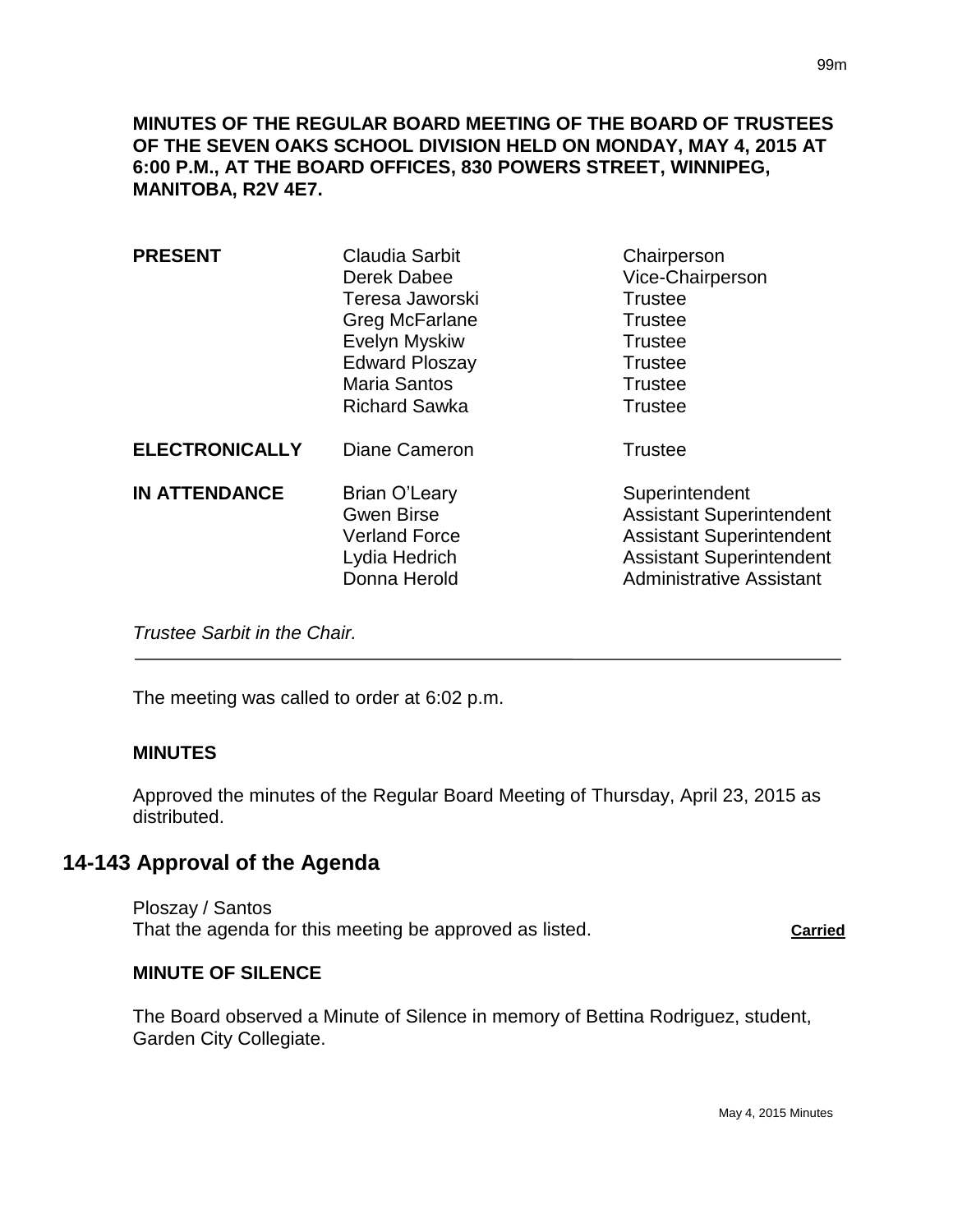# **14-144 Moved to Committee of the Whole at 6:04 p.m.**

McFarlane / Ploszay That the Board move into Committee of the Whole. **Carried**

*Trustee Dabee in the Chair.*

### **OFFICER'S REPORTS**

Trustees Jaworski, Ploszay and Sawka reported on developments arising from collective bargaining.

## **14-145 The Canadian Union of Public Employees, Local 2348**

Ploszay / McFarlane That the Board ratify the 2015-2017 Agreement in Committee with the Canadian Union of Public Employees, Local 2348. **Carried**

### **SUPERINTENDENTS' PERSONNEL REPORT**

## **14-146 Superintendents' Personnel Report**

Jaworski / Sawka That the Superintendents' Personnel Report be ratified. **Carried**

#### ADMINISTRATIVE APPOINTMENTS

Susan Kurbis was appointed to the position of Acting Principal, H. C. Avery School, effective May 4, 2015 to June 30, 2015.

Mark Gilchrist was appointed to the position of Acting Vice-Principal, H. C. Avery School, effective May 4, 2015 to June 30, 2015.

#### SUBSTITUTE TEACHER APPOINTMENTS

The following teachers were appointed to Substitute Teacher contracts effective the 2014-2015 school year:

Rachel Atiomo Ken Benson Jillian Dempsey Jessica Dupont Karlisle Epp Jenna Firth

Kristen Maxwell Kathleen Nelson Jason Neufeld Bryana Palmer Bailie Park-Payne Celeste Perrin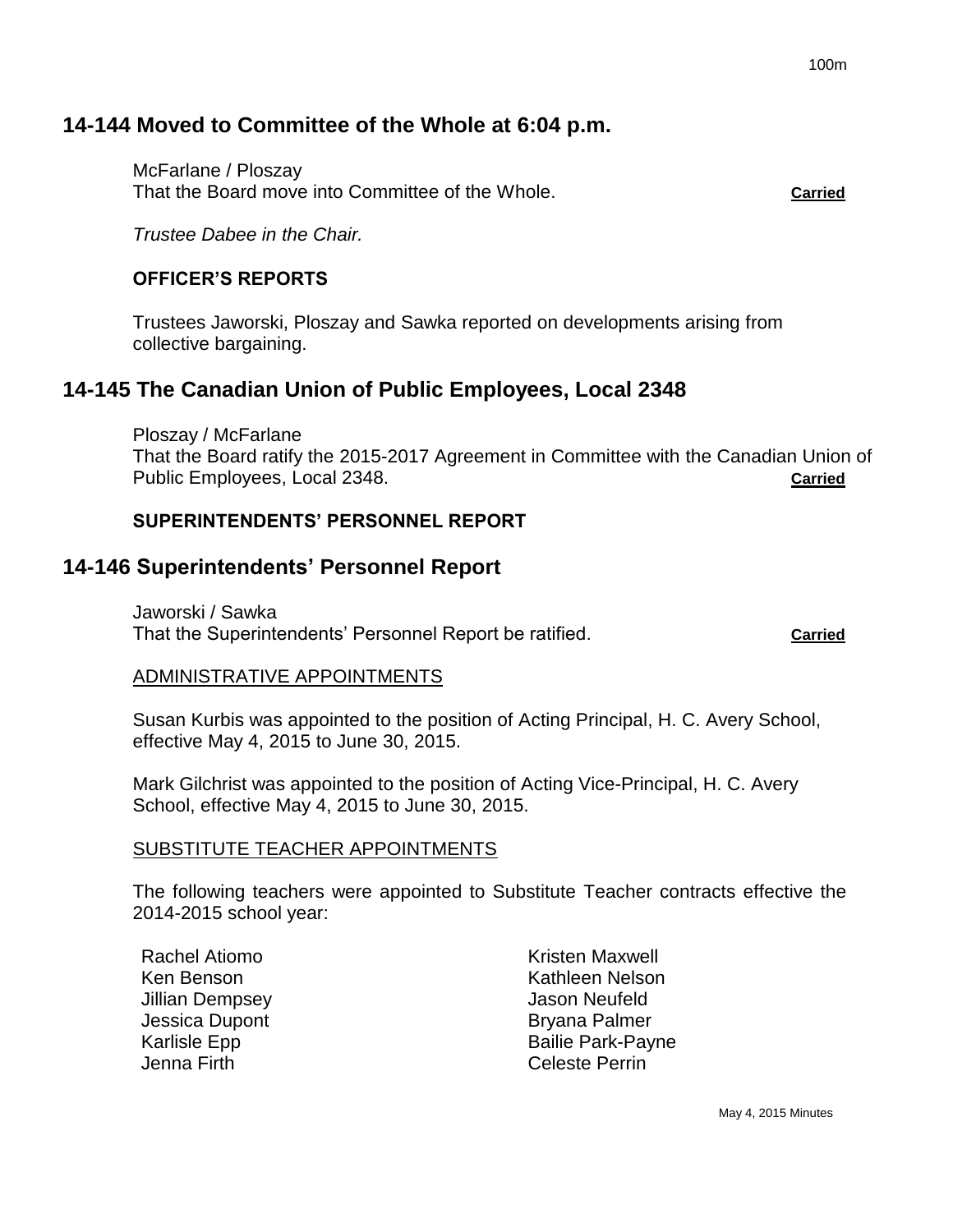Alyssa Grant Jane Hirose Jaylene Hoffman Juan Jimenez Michelle Kostiw Dara Labossiere Geung Lee Ian Livingston

Sonia Radi Shivram Raveendrabose Stephanie Ringer Morgan Schrader Samantha Schewekendiek Jessica Smith Rae-Ann Trudeau Emily Vitt

## TEACHER LEAVE OF ABSENCE

Carole McMillan was granted a full-time (1.00) leave of absence, without pay, effective the 2015-2016 school year.

### TEACHER SECONDMENT

Barbara Tascona was seconded to the Government of Manitoba to provide services to the Students Working Against Tobacco (S.W.A.T.) program, full-time (1.00) effective September 8, 2015 to June 30, 2016.

### TEACHER RETIREMENT

Carol Warona gave notice of intent to retire effective April 13, 2015.

#### EDUCATIONAL ASSISTANT RETIREMENT

Tammie Lowdon gave notice of intent to retire effective June 30, 2015.

### SECRETARY-CLERICAL APPOINTMENTS

Linda Bakowski was appointed to the position of secretary-clerk, full-time (7.0 hours per day) effective August 31, 2015.

Teresa Friesen was appointed to the position of secretary-clerk, part-time (3.5 hours per day) effective August 31, 2015.

### PAYROLL / ACCOUNTING CLERK RESIGNATION

Darlah Klassen gave notice of intent to resign effective May 10, 2015.

### STUDENT PARENT SUPPORT WORKER RESIGNATION

Daniel Herpai gave notice of intent to resign effective June 30, 2015.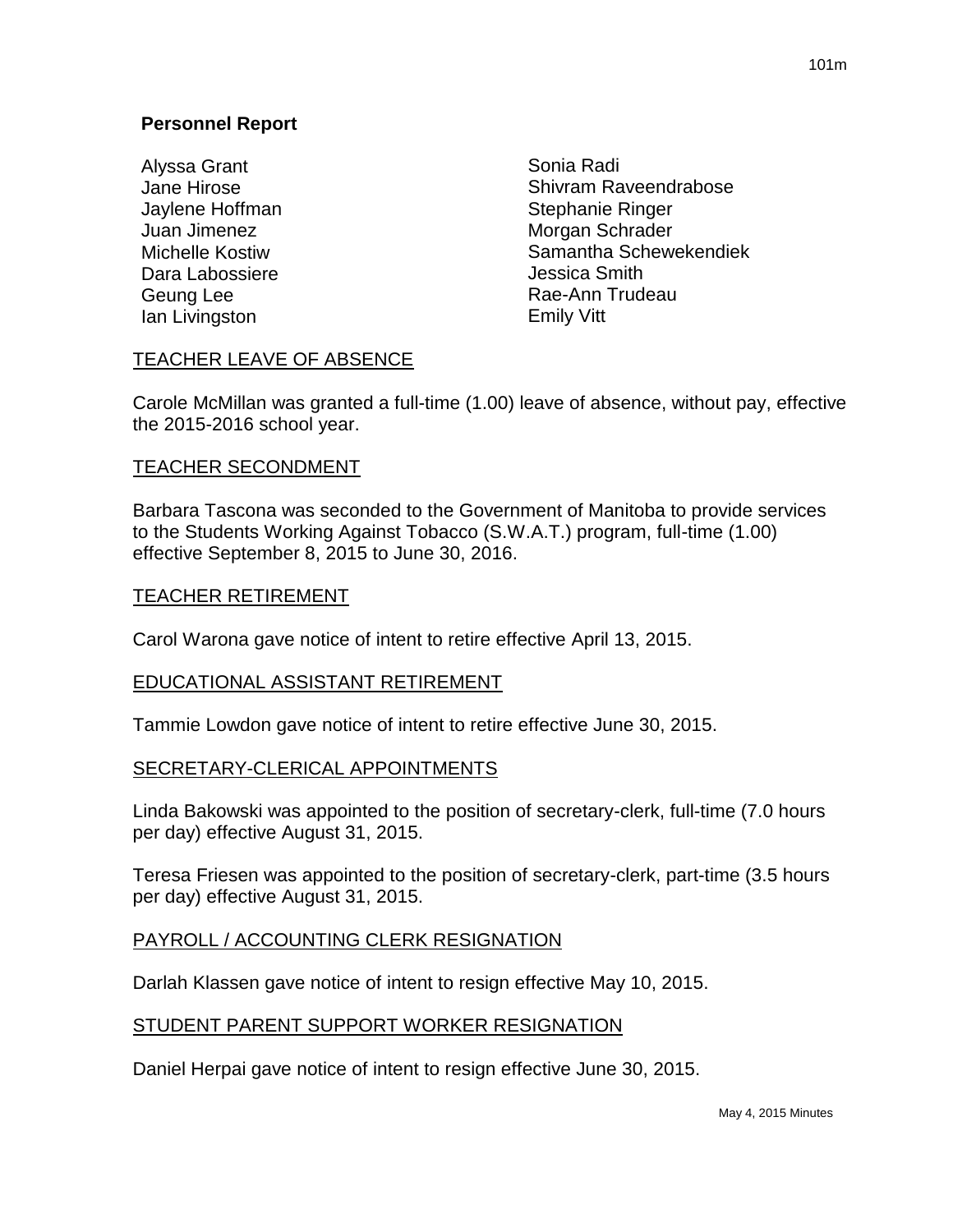### **SUPERINTENDENTS' REPORT**

The following matters were received as information:

- **Personnel Matters.**
- **Grady Bend Frog Pond Update.**
- Winnipeg Free Press Article: Property Values weigh heavily on school-tax burned across Manitoba.
- **Elwick Village Resource Centre.**
- **Board Retreat Draft Agenda.**
- Manitoba School Boards Association Liaison Meeting.
- **Meeting with MLA's Update.**

*Trustee Sarbit in the Chair.*

## **14-147 Seven Oaks Monument Committee**

Myskiw / Santos That the Board support a contribution of \$9,000.00 towards the Seven Oaks Monument site drawn from the Division's Capital D Budget. **Carried**

#### **Consent Agenda**

## **14-148 Consent Agenda**

Santos / Ploszay That the Consent Agenda be approved. **Carried**

#### Expenditure Listing to May 4, 2015

That cheques #2152322 to #2153021, and #950 to #962, US cheques #215084 to #215103, direct deposits #20155748-20157158, and pre-authorized debits #2015139- 2015207 in the amount of \$17,861,371.87 be approved.

#### **Items of Information**

Trustee Cameron thanked Assistant Superintendent Lydia Hedrich and all those involved in the recent Reggio Conference whose work and belief helped make the conference a huge success.

#### **Correspondence**

- Gaylene Magnowski, Data Coordinator, Manitoba Education and Advanced Learning. School code assigned to MET School.
- Manitoba News Release. Manitoba Government Announces Major New Investment in Skills Training.